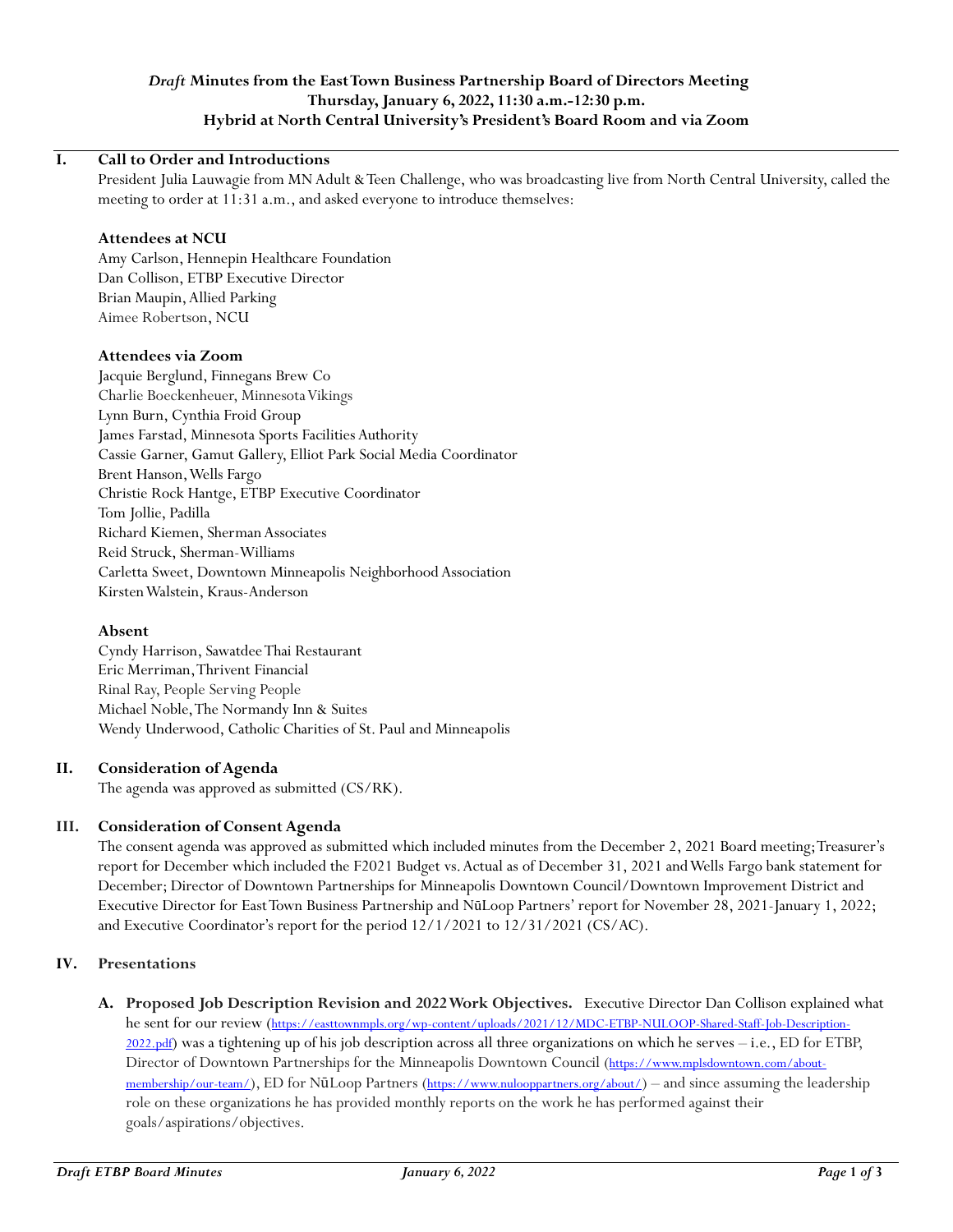As background, after years of moving around Elliot Park seeking virtually no overhead space for its meetings – first at Diane Ingram's E.P. Atelier coffee shop ([https://www.yelp.com/biz/e-p-atelier-minneapoli](https://www.yelp.com/biz/e-p-atelier-minneapolis)[s\)](https://www.yelp.com/biz/e-p-atelier-minneapolis), then the Hinkle-Murphy House ([https://en.wikipedia.org/wiki/Hinkle%E2%80%93Murphy\\_House](https://en.wikipedia.org/wiki/Hinkle%E2%80%93Murphy_House)), and lastly at First Covenant Church – Dan explained since he's no longer at FCC the ETBP is now officed out of the Minneapolis Downtown Council in the Young-Quinlan Building (<https://www.mplsdowntown.com/contact-us/>), and it makes sense to have a business association host a business association because it gives us a lift in terms of administrative assistance and no overhead.

Having been directed to The Intersector Project (*<https://intersector.com/>*) by philanthropist Jay Cowles (<https://www.linkedin.com/in/jay-cowles-983b705/>), he's learned that the essential attributes of successful cross-sector collaboration include shared decision-making, collective leadership, and appreciation of the distinctive contributions each organization offers,and that's why his job description works and speaks to the core function of any Executive Director.

Dan then presented the 2022 Work Objectives [\(https://easttownmpls.org/wp-content/uploads/2021/12/MDC-ETBP-](https://easttownmpls.org/wp-content/uploads/2021/12/MDC-ETBP-2022-Shared-Staff-Objectives.pdf)[2022-Shared-Staff-Objectives.pdf\)](https://easttownmpls.org/wp-content/uploads/2021/12/MDC-ETBP-2022-Shared-Staff-Objectives.pdf) which will be refined annually with the Executive Committee.

Thereafter, the proposed Job Description and 2022 Work Objectives were approved as presented (CS/BM).

**B. Focused Discussion: ETBP Vision Statements.** Dan explained that Rinal Ray and Wendy Underwood met to review the latest version and he's integrated their suggestions into today's copy. He announced that Wendy will give a presentation on their new facility in the former Augustana Health Care Center (<https://www.cctwincities.org/a-new-home-for-exodus/>) at next month's Board meeting and Business Forum.

Then Aimee read the clean copy of the Historic Mission Statement to receive any further suggestions, but there were none.

For the Vibrant community pillar's changes highlighted in yellow, Dan explained we don't currently have First Nation members, companies, or organizations that we work with but have worked tangentially with partners who have, e.g.: Red Lake Nation College ([https://www.rlnc.edu/\)](https://www.rlnc.edu/) is bringing a campus near U.S. Bank Stadium in three underutilized buildings [\(https://www.minnpost.com/metro/2021/12/why-a-northern-minnesota-tribal-college-is-expanding-in-minneapolis/](https://www.minnpost.com/metro/2021/12/why-a-northern-minnesota-tribal-college-is-expanding-in-minneapolis/)) which will be our opportunity to build a bridge in a relationship or he could do outreach to some of the community leaders he knows such as on the Hennepin Healthcare Community Advisory Board.

Christie suggested he contact Amanda Wigen at Friends of the Falls (<https://thefalls.org/friends-of-the-falls/>) because they're working with the indigenous population (<https://thefalls.org/process/#native-partnership-council>).

Tom shared he's a member of the Turtle Lake tribe in North Dakota and part Native American, and his reaction is we're just citing history and not doing anything that's appropriating, so everything that's been said is really good. There's a difference between citing a historical fact versus not including information or providing context. It's good news [about the RLNC college] and it would be great to get somebody from the indigenous group of people involved in our group.

Cassie, who knows a social media coordinator in Elliot Park that is Native American, will ask her about the language to ensure nobody is potentially offended by any of the verbiage.

Dan said the rest of the additions and tweaks were straightforward, and advised the merged House of Charity and St. Stephen's Human Services should have a new Executive Director in the first quarter of 2022 (<https://ststephensmpls.org/latest/introducing-renae-oswald-anderson-interim-executive-director>) and he'll reach out to them right away. We've had House of Charity on the ETBP for a long time – its former Executive Director Deborah Moses was on the Board until she resigned this past summer (<https://www.linkedin.com/in/deborah-moses-dpa-mph-054b0620/>) – and would like to remain engaged with them.

Cassie then read the edited Multifaceted community pillar which Dan integrated live the additional changes.

Next Tom read the edited Connected community pillar which Dan integrated live the additional changes.

Lastly, Tom read the edited Summary Community Vision which Dan integrated live the additional changes.